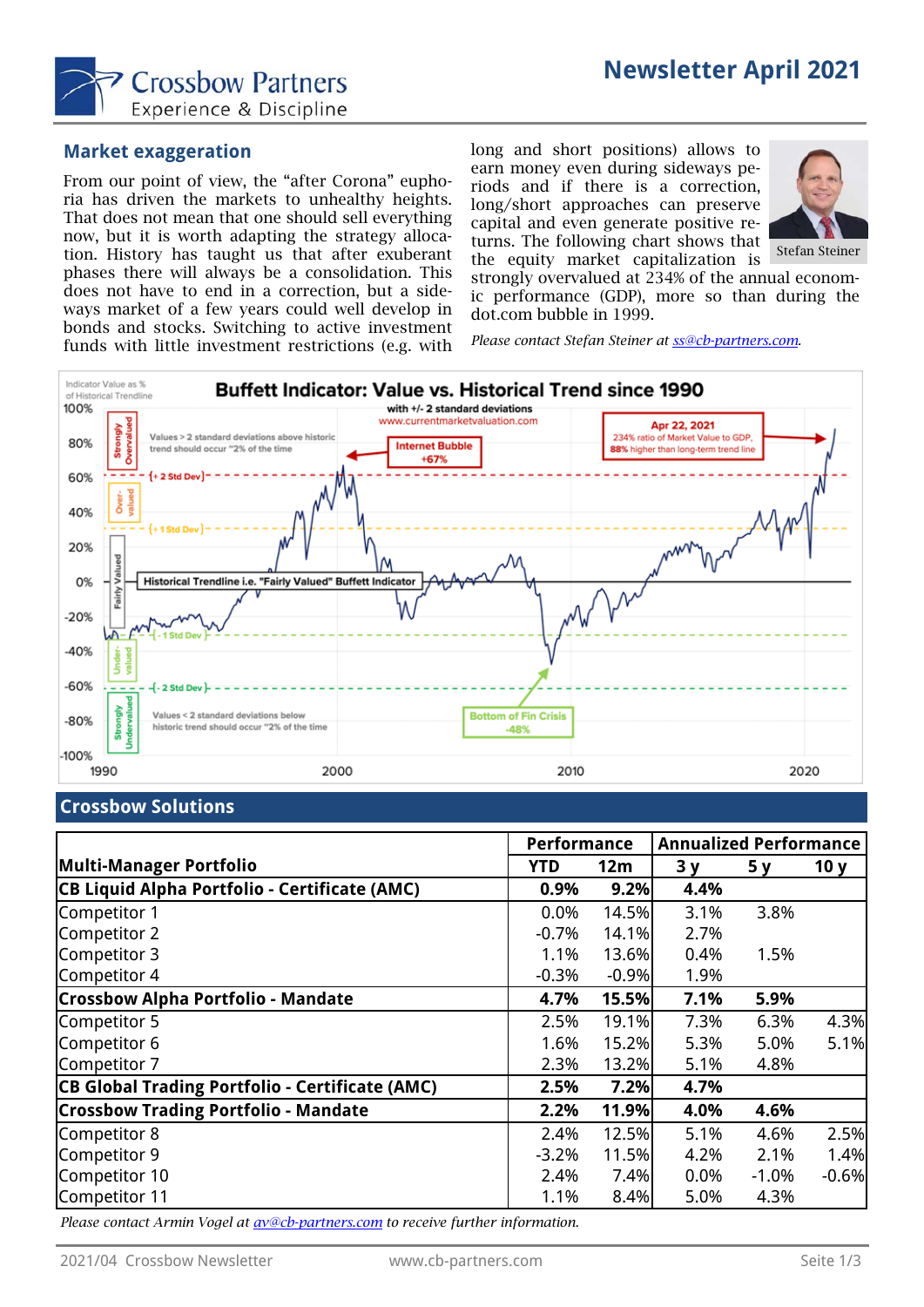

### **Integrating ESG Objectives**

Integrating ESG objectives into an investment approach plays to the strengths of active portfolio management and long/short equity hedge strategies in particular. Hedge fund managers specialize in in-depth company analysis and can integrate ESG criteria into their process. Crossbow Partners has assembled a portfolio of long/short equity hedge funds that buy ESG champions and sell ESG offenders short. The greater hedge fund opportunity set results in a higher risk-adjusted return relative to the MSCI ESG Leaders TR Index.

#### **Global Interest is Growing**

ESG has also gained additional tailwind from the change of administration in the United States. President Joe Biden's administration is focusing on climate policy and renewable energy. Furthermore, the administration has enacted various decrees that seek to improve racial equality and social justice.

In addition to the U.S., we see other countries strengthening environmental and climate policies, such as China. ESG is changing from a Europeancentric issue to a global movement.



Source: Morningstar Direct, Manager Research, Data as of December 2020

Investors prefer to implement their ESG goals through active investment strategies. Only 22% of ESG assets are passively managed.

Active long-only equity strategies dominate the ESG field. In contrast, implementation via long/ short strategies is still small, but growing fast.

Most active ESG investment strategies are based on fundamental company analysis. In addition to financial criteria, the fund manager also weights verifiable environmental, social and governance criteria.

However, the newer ESG products integrate ESG criteria into the company analysis in a much more differentiated way (integral company analysis).



This approach plays to the strengths of hedge funds. In-depth company analysis based on documents and meetings with management is the core competence of fundamental long/short equity hedge funds. Hedge fund managers are increasingly sensitive to ESG criteria and integrate them into their fundamental analysis with specalist ESG teams.

## **Crossbow ESG L/S Equity Portfolio**

Crossbow has conducted a detailed analysis of the growing universe of long/short equity hedge funds that have integrated ESG criteria into their investment process. This resulted in a portfolio of sector -specific theme funds and more general equity funds with specialist ESG teams.



Interest in renewable energy and falling demand for oil and gas confirm the benefits of a long/short approach and has resulted in attractive outperformance versus the MSCI ESG Leader TR Index.

*For more information please contact Peter Rice at par@cbpartners.com .*